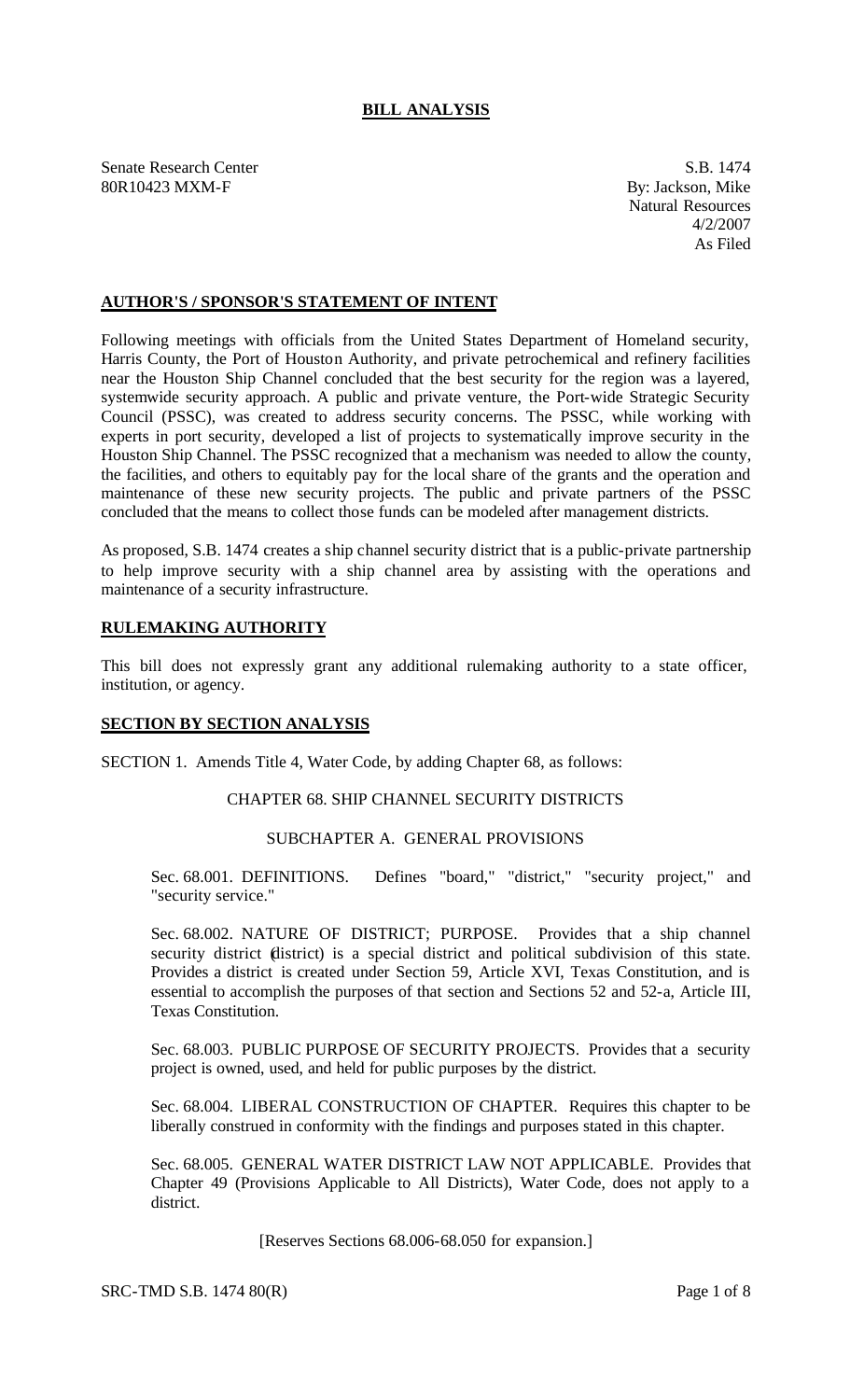## SUBCHAPTER B. FACILITIES

Sec. 68.051. APPLICABILITY TO FACILITIES. (a) Defines "chemical manufacturers' association," "chemical manufacturers' association facility," and "mutual aid organization."

(b) Provides that this chapter applies to certain types of facilities in the district.

(c) Authorizes the commissioners court that created the district by order to provide for this chapter to apply to any other facility that the court considers appropriate after the district is created.

(d) Provides that this chapter does not apply to certain facilities.

Sec. 68.052. DESIGNEES FOR FACILITY OWNERS. Authorizes a facility's owner to designate a person for certain purposes.

[Reserves Sections 68.053-68.100 expansion.]

#### SUBCHAPTER C. CREATION

Sec. 68.101. DISTRICT CREATION BY CERTAIN POPULOUS COUNTIES WITH SHIP CHANNELS. Authorizes a district to be created only by the commissioners court of a county with a population of 3.3 million or more that has a ship channel in the county.

Sec. 68.102. PETITION FOR CREATION. Authorizes a district to be created only if the commissioners court of the county in which the district is proposed to be created receives a petition requesting the district's creation. Requires the petition to be signed by the owners of certain facilities.

Sec. 68.103. CONTENTS OF PETITION; DISTRICT TERRITORY. Sets forth certain content requirements of the petition.

Sec. 68.104. NOTICE OF HEARING; CONTENTS OF NOTICE. (a) Requires the commissioners court of the county to set a date, time, and place for a hearing to consider the petition received by the commissioners court.

(b) Requires the commissioners court to issue public notice of the hearing. Requires the notice to state the date, time, and place of the hearing and that any person is authorized to appear, present evidence, and offer testimony for or against the creation of the proposed district.

(c) Requires the commissioners court to publish the notice in a newspaper of general circulation in the county at least one time at least 30 days before the hearing date.

Sec. 68.105. HEARING. Authorizes any interested person to appear in person or by attorney, present evidence, and offer testimony for or against the creation of the proposed district at the hearing.

Sec. 68.106. FINDINGS OF BENEFIT AND PUBLIC PURPOSE. Requires the commissioners court to consider whether to create the proposed district after the hearing. Requires the commissioners court to make certain findings before approving a petition requesting creation of a district.

Sec. 68.107. ORDER CREATING DISTRICT; CHANGES. (a) Requires the commissioners court by order to create the proposed district if the commissioners court makes the findings under Section 68.106.

(b) Authorizes the commissioners court to include in the order any changes or modifications to the proposed district as the court determines are appropriate.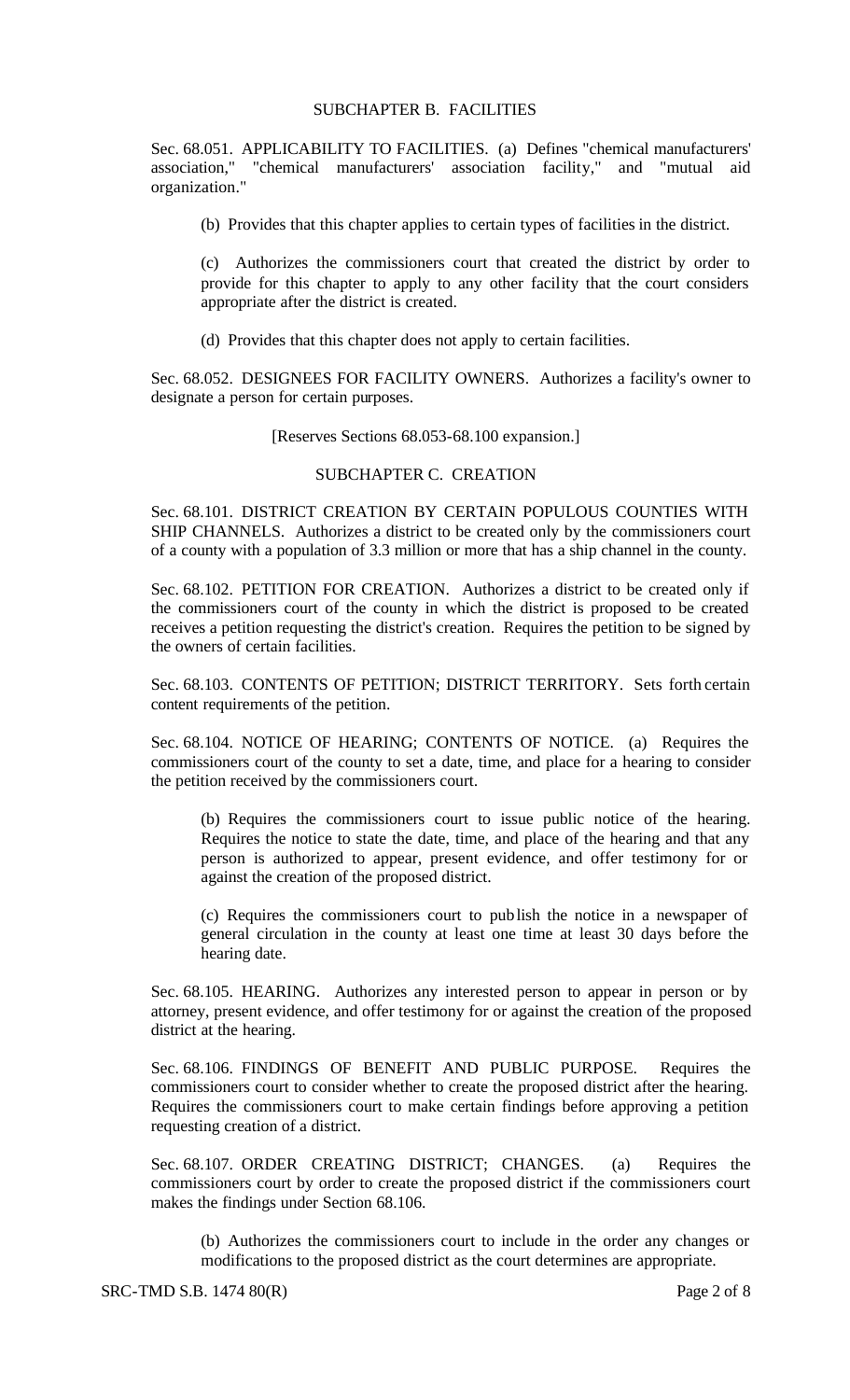#### [Reserves Sections 68.108-68.150 expansion.]

# SUBCHAPTER D. BOARD OF DIRECTORS

Sec. 68.151. GOVERNING BODY; COMPOSITION. Provides that a district is governed by a board of at least 10 directors. Sets forth certain requirements of appointed or serving board members.

Sec. 68.152. SECURITY ZONE DIRECTORS. (a) Requires the commissioners court of the county to appoint two directors for each security zone from a list of two persons nominated by a majority vote of the facility owners in each security zone.

(b) Requires the commissioners court to approve or disapprove the nominations for each security zone after reviewing the list.

(c) Requires the facility owners in the security zone to provide to the court a new list under Subsection (a) if the commissioners court is not satisfied with the list provided for a security zone.

Sec. 68.153. MUNICIPAL DIRECTOR. (a) Requires a countywide association of mayors and city councils of municipalities in a county that creates a district to appoint one director if there is such a countywide association.

(b) Requires the municipalities in the district to appoint a director if there is not an association described by Subsection (a). Authorizes the governing body of each municipality by resolution to vote in favor of a nominated person and provides that a person who receives the votes of a majority of governing bodies is appointed director if there is more than one municipality in the district.

(c) Requires the director appointed under this section to reside in a municipality adjacent to the largest ship channel in the district.

Sec. 68.154. PORT AUTHORITY; EX OFFICIO DIRECTOR. (a) Defines "port authority."

(b) Provides that the executive director, or a person designated by the executive director, serves as a director if a port authority is located in the district. Provides that the executive director of the port authority with the largest territory inside the district, or a person designated by the executive director, serves as a director if more than one port authority is located in the district.

Sec. 68.155. TERMS; INITIAL DIRECTORS. (a) Provides that the directors serve staggered two-year terms except as provided by Subsection (b).

(b) Requires the initial directors to stagger their terms, with a majority of the directors serving two years, and a minority of directors serving one year. Provides that the terms are staggered equally if the initial board has an even number of directors. Requires the directors to draw lots to determine the directors who serve one-year terms if the initial directors cannot agree on the staggering.

Sec. 68.156. VACANCY. Provides that a vacancy in the board is filled by the remaining directors by appointing a person who meets the qualifications for the position. Requires a person who meets the qualifications for the position to serve for the unexpired term.

Sec. 68.157. QUORUM. Provides that a vacant board position is not counted for purposes of determining whether a quorum of the board is present.

Sec. 68.158. OFFICERS. Requires the board to elect from its directors a presiding officer, a secretary, and any other officers the board considers necessary or appropriate.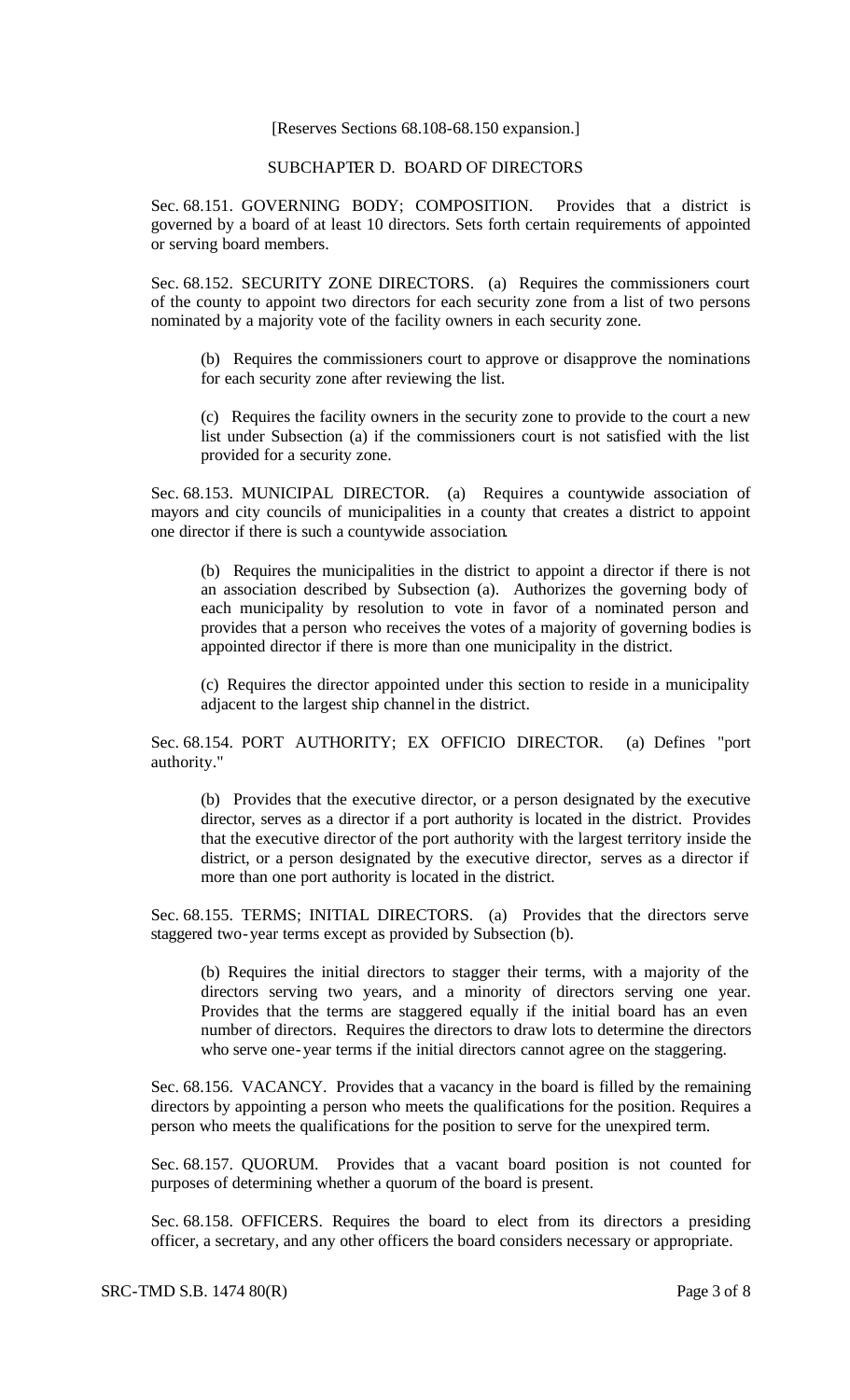Sec. 68.159. COMPENSATION. Provides that a director is not entitled to compensation for service on the board. Entitles a director to reimbursement for necessary and reasonable expenses incurred in carrying out the duties of a director.

Sec. 68.160. MEETINGS. (a) Requires the board to determine the frequency of its meetings and authorizes the board to hold meetings at any time the board determines.

(b) Requires the board to conduct its meetings in the district.

Sec. 68.161. REMOVAL. Authorizes the board to remove an appointed director for misconduct or failure to carry out the director's duties on receiving a written petition signed by a majority of the remaining directors.

[Reserves Sections 68.162-68.200 expansion.]

## SUBCHAPTER E. POWERS AND DUTIES

Sec. 68.201. GENERAL POWERS OF DISTRICT. (a) Provides that a district has all powers necessary or required to accomplish the purposes for which it was created.

(b) Authorizes a district to do anything necessary, convenient, or desirable to carry out the powers expressly granted or implied by this chapter.

Sec. 68.202. APPLICABILITY OF MUNICIPAL MANAGEMENT DISTRICTS LAW. Provides that a district has the powers of a district created under Chapter 375 (Municipal Management District in General), Local Government Code, except as provided by this chapter.

Sec. 68.203. RULES. Authorizes the district to adopt rules to govern the operation of the district.

Sec. 68.204. NAME CHANGE. Authorizes a board by resolution to change a district's name.

Sec. 68.205. CONTRACTS; GENERALLY. Authorizes a district to contract with any person for any district purpose.

Sec. 68.206. SECURITY PROJECTS AND SERVICES. (a) Requires the board to determine what security projects or security services the district will perform. Authorizes a security project to include a project eligible for funding under a port security grant program of the United States Department of Homeland Security.

(b) Authorizes a district to own, operate, and maintain a security project or provide a security service as reasonably necessary to carry out a district power under this chapter.

(c) Authorizes a district to acquire, construct, complete, develop, own, operate, maintain, and lease a security project or part of a security project or provide a security service inside and outside its boundaries.

Sec. 68.207. CONTRACTS FOR SECURITY PROJECTS OR SERVICES. (a) Authorizes a district to contract with any person to plan, establish, develop, construct, renovate, maintain, repair, replace, or operate a security project or to provide a security service.

(b) Authorizes a district to lease to any person a security project or any part of a security project.

(c) Authorizes a district to contract with any person for the use or operation of a security project or any part of a security project.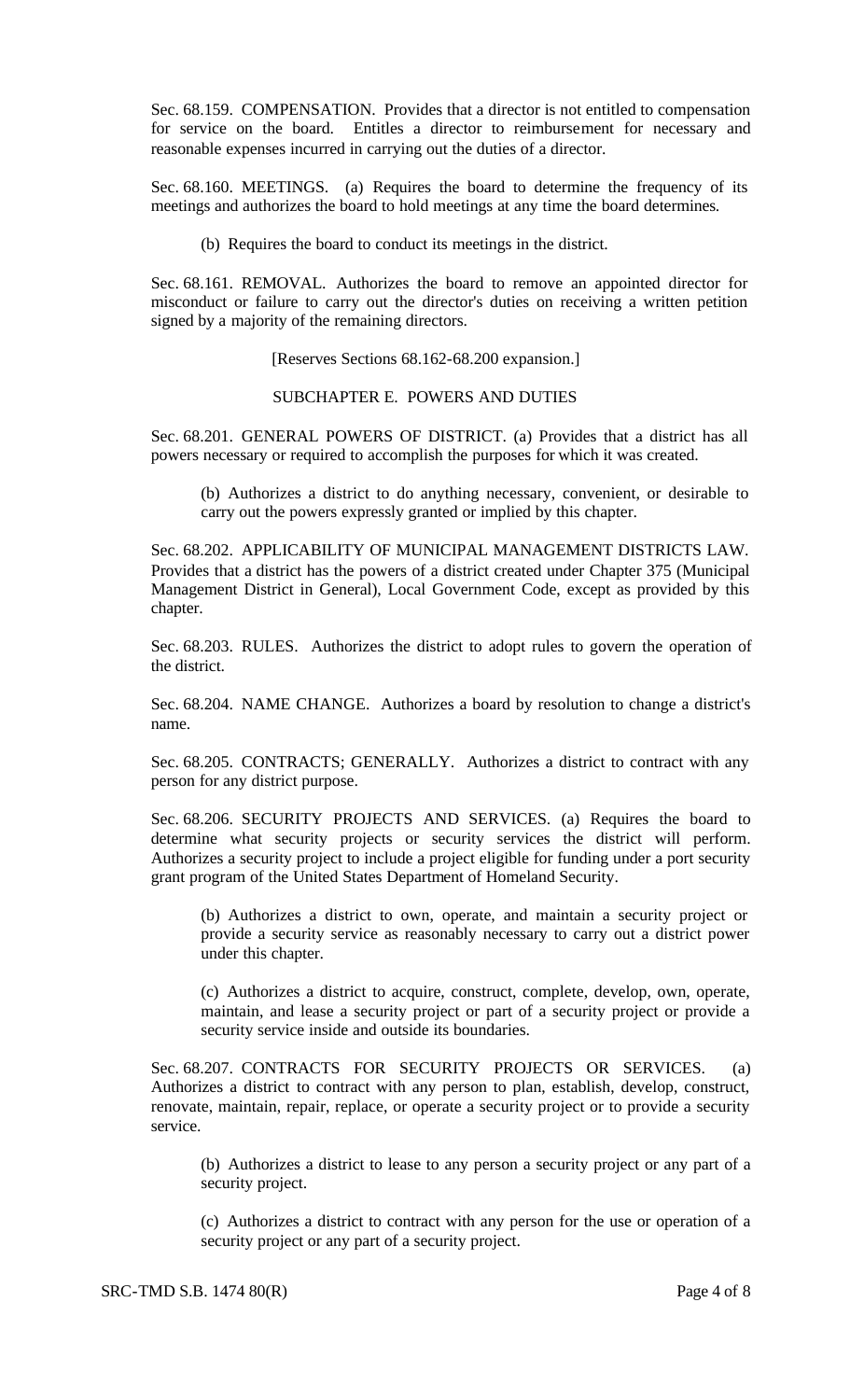Sec. 68.208. CONTRACTS FOR JOINT USE OF SECURITY PROJECT. Authorizes a district to contract with any person, public or private, for the joint use of a security project.

Sec. 68.209. CONTRACTS WITH DISTRICT BY GOVERNMENTAL ENTITY. Authorizes certain entities, without further authorization, to contract with the district to accomplish any district purpose.

Sec. 68.210. PROPERTY POWERS; GENERALLY. Authorizes a district to acquire in certain manners, and to hold, use, sell, lease, or dispose of any property, and licenses, patents, rights, and interests necessary, convenient, or useful for the full exercise of any of its powers under this chapter.

Sec. 68.211. SUITS. Authorizes a district to sue and be sued.

Sec. 68.212. EXEMPTION FROM COMPETITIVE BIDDING LAWS. Provides that the competitive bidding laws of this state do not apply to a district.

Sec. 68.213. NO EMINENT DOMAIN POWER. Prohibits a district from exercising the power of eminent domain.

[Reserves Sections 68.214-68.250 expansion.]

## SUBCHAPTER F. GENERAL FINANCIAL PROVISIONS

Sec. 68.251. GRANTS; LOANS. Authorizes a district to apply for and accept a grant or loan from any person, including certain entities.

Sec. 68.252. PAYMENT OF EXPENSES. Authorizes a district to provide for payment of all expenses incurred in its establishment, administration, and operation.

Sec. 68.253. IMPACT FEES. Authorizes a district to impose an impact fee to provide for a security project or security service authorized under this chapter.

Sec. 68.254. TAXES PROHIBITED. Prohibits a district from imposing any tax.

Sec. 68.255. BONDS PROHIBITED. Prohibits a district from issuing bonds.

[Reserves Sections 68.256-68.300 expansion.]

## SUBCHAPTER G. ASSESSMENTS

Sec. 68.301. AUTHORITY TO IMPOSE ASSESSMENT. Authorizes the board to impose an assessment against facilities for any district purpose.

Sec. 68.302. PROPOSED ASSESSMENTS. Authorizes a security project or security service to be financed under this chapter after a hearing notice given as required by this subchapter and a public hearing by the board on the advisability of the security project or security service, and the proposed assessments.

Sec. 68.303. NOTICE OF HEARING. (a) Requires the district to provide notice of the hearing by certified mail, return receipt requested, to each facility owner at the current address of each facility according to the appraisal record maintained by the appraisal district for that facility under Section 25.02 (Form and Content), Tax Code, not later than the 30th day before the date of the hearing.

(b) Provides certain requirements of the notice.

Sec. 68.304. CONDUCTING HEARING; FINDINGS. (a) Authorizes a hearing on a proposed security project or security service, whether conducted by the board or a hearing examiner, to be adjourned from time to time.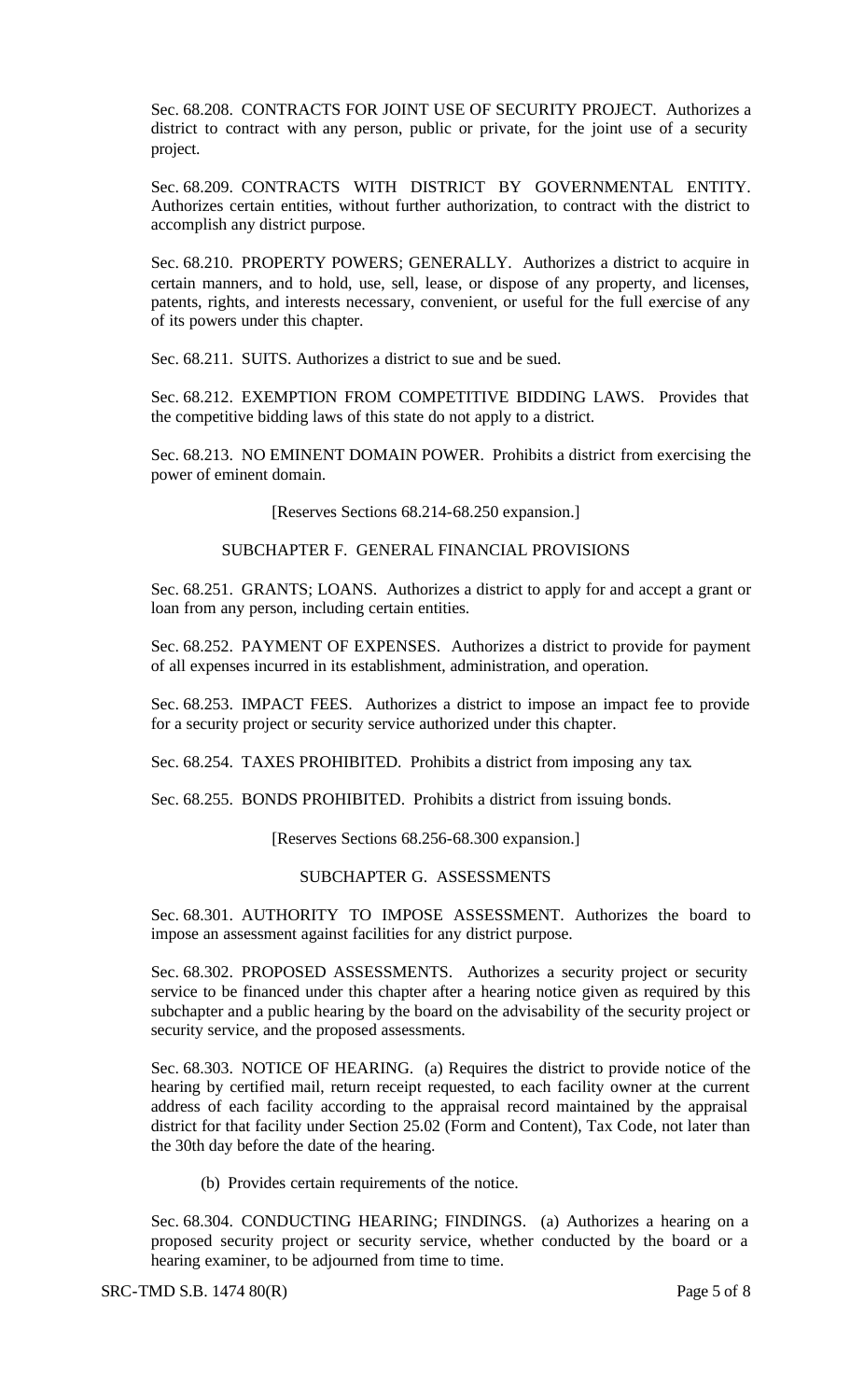(b) Requires the board by resolution to make findings relating to certain considerations at the conclusion of the hearing.

(c) Requires the hearing examiner to file with the board a report stating the examiner's findings and conclusions for the board's consideration if a hearing examiner is appointed to conduct the hearing, after conclusion of the hearing.

Sec. 68.305. FACILITIES TO BE ASSESSED. (a) Authorizes the board to impose certain assessments against certain facilities in accordance with the findings.

(b) Prohibits the facilities to be assessed from including a facility that is not in the district at the time of the hearing unless there is an additional hearing preceded by the required notice except as provided by Subsection (c).

(c) Authorizes the owner of a facility described by Subsection (b) to waive the right to notice and an assessment hearing and to agree to the imposition and payment of assessments at an agreed rate for the facility.

Sec. 68.306. ASSESSMENT RATE CHANGE. Authorizes the board by majority vote to increase or decrease the rate of assessment after a hearing. Requires the board to provide notice of the hearing in the manner provided by Section 68.303.

Sec. 68.307. OBJECTIONS; LEVY OF ASSESSMENT. (a) Requires the board to hear and rule on all objections to each proposed assessment at a hearing on proposed assessments, at any adjournment of the hearing, or after consideration of the hearing examiner's report.

(b) Authorizes the board to amend proposed assessments for any facility.

(c) Requires the board by resolution to impose the assessments on the facilities and to specify the method of payment of the assessments and authorizes the board to provide that those assessments be paid in periodic installments, including interest, after all objections have been heard and action has been taken with regard to those objections.

(d) Requires periodic installments to be in amounts sufficient to meet annual costs for security projects or security services provided by this chapter and continue for the number of years required to pay for the security projects and security services to be rendered.

(e) Authorizes the board to provide that assessments collected for one security project or security service may be used for another security project or security service if assessments are imposed for more than one security project or security service.

(f) Requires the board to establish a procedure for the use or refund of any assessments in excess of those necessary to finance a security project or security service for which those assessments were collected.

Sec. 68.308. APPORTIONMENT OF ASSESSMENT. Requires the board to apportion the cost of a security project or security service to be assessed against a facility based on any reasonable assessment plan that results in imposing fair and equitable shares of the cost.

Sec. 68.309. ASSESSMENT ROLL. (a) Requires the board to impose the assessments against each facility against which an assessment may be imposed in the district once the estimated total cost of a security project or security service is determined. Authorizes the board to impose an annual assessment that is lower but not higher than the initial assessment.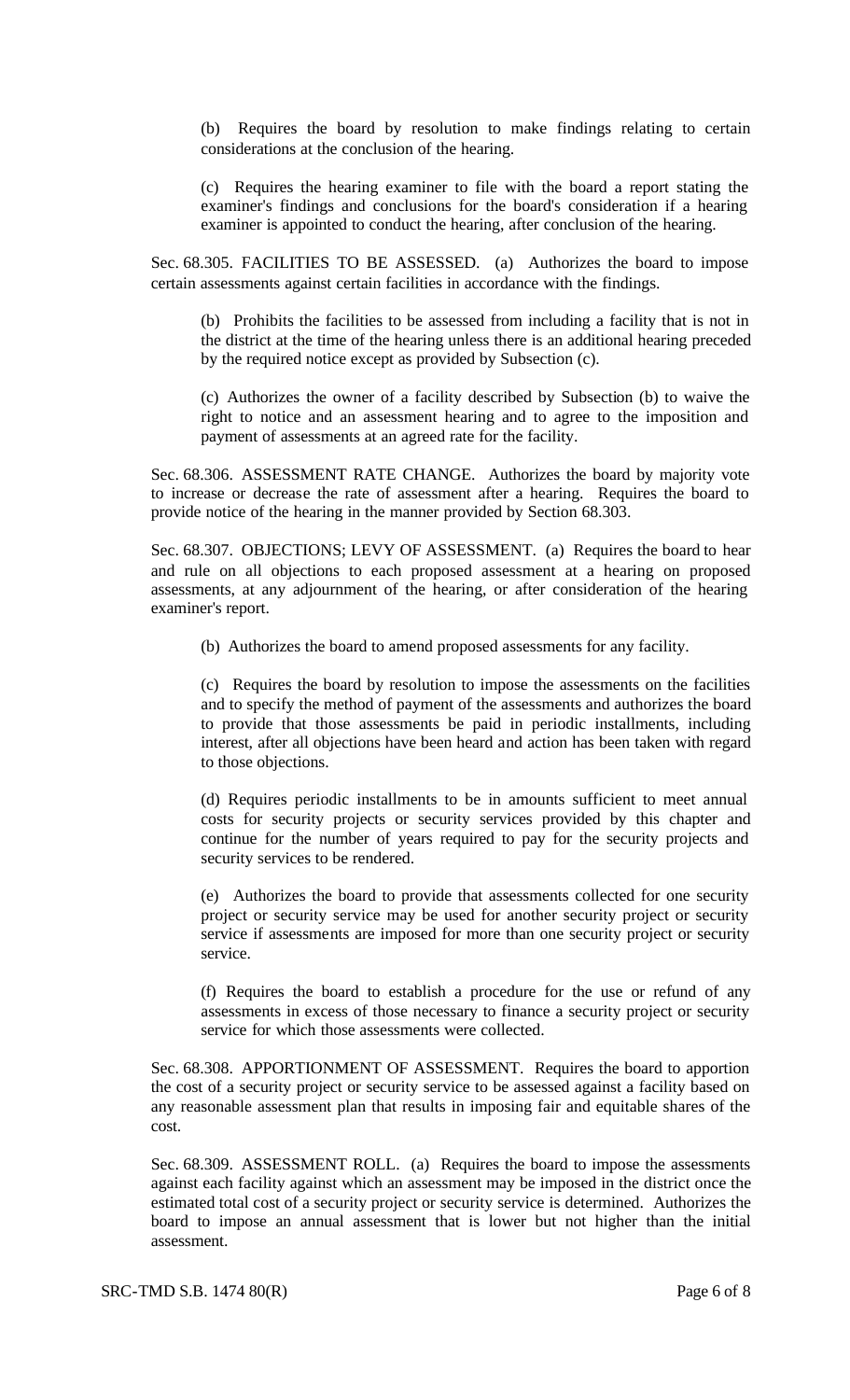(b) Requires the board to have an assessment roll prepared showing the assessments against each facility and the board's basis for the assessment. Requires the assessment roll to be filed with the secretary of the board or other officer who performs the function of secretary and be open for public inspection.

Sec. 68.310. SUPPLEMENTAL ASSESSMENTS. Authorizes the board to make supplemental assessments to correct omissions or mistakes in the assessment of certain costs after notice and hearing in the manner required for original assessments.

Sec. 68.311. APPEAL. (a) Authorizes a facility owner to file a notice appealing the assessment to the board not later than the 30th day after the date that an assessment is adopted.

(b) Requires the board to set a date to hear the appeal.

(c) Provides that failure to file the notice in the time required by this section results in loss of the right to appeal the assessment.

(d) Authorizes the board to make a reassessment or new assessment of the facility under certain circumstances.

Sec. 68.312. APPEAL OF RESOLUTION. (a) Authorizes a facility against which an assessment is made by board resolution to appeal the assessment to a district court in the county in the manner provided for the appeal of contested cases under Chapter 2001 (Administrative Procedure), Government Code.

(b) Provides that review by the district court is by trial de novo.

Sec. 68.313. FAILURE TO PAY ASSESSMENT; LIENS FOR ASSESSMENTS. (a) Authorizes the district to impose a lien against the facility assessed if an assessed facility fails to pay an assessment as provided in a district's assessment plan.

(b) Provides that an assessment, a reassessment, or an assessment resulting from an addition to or correction of the assessment roll by the district, penalties and interest on an assessment or reassessment, an expense of collection, and reasonable attorney's fees incurred by the district are a first and prior lien against the property assessed, are superior to any other lien or claim other than a lien or claim for county, school district, or municipal ad valorem taxes, and are the personal liability of and a charge against the owners of the property even if the owners are not named in the assessment proceedings.

(c) Provides that the lien is effective from the date of the board's resolution imposing the assessment until the date the assessment is paid. Authorizes the board to enforce the lien in the same manner that the board may enforce an ad valorem tax lien against real property.

Sec. 68.314. DELINQUENT ASSESSMENTS. Provides that a delinquent assessment incurs certain fees in the same manner as a delinquent ad valorem tax. Authorizes the owner of a facility to pay at any time the entire assessment, with certain fees that have accrued on the assessment.

Sec. 68.315. ASSESSMENT OF GOVERNMENTAL ENTITIES AND NONPROFITS. (a) Prohibits the district from imposing an assessment on certain entities except as provided by this section.

(b) Authorizes an entity or organization described by Subsection (a) to contract with a district to pay assessments under terms the district and the entity or organization consider advisable.

[Reserves Sections 68.316-68.350 expansion.]